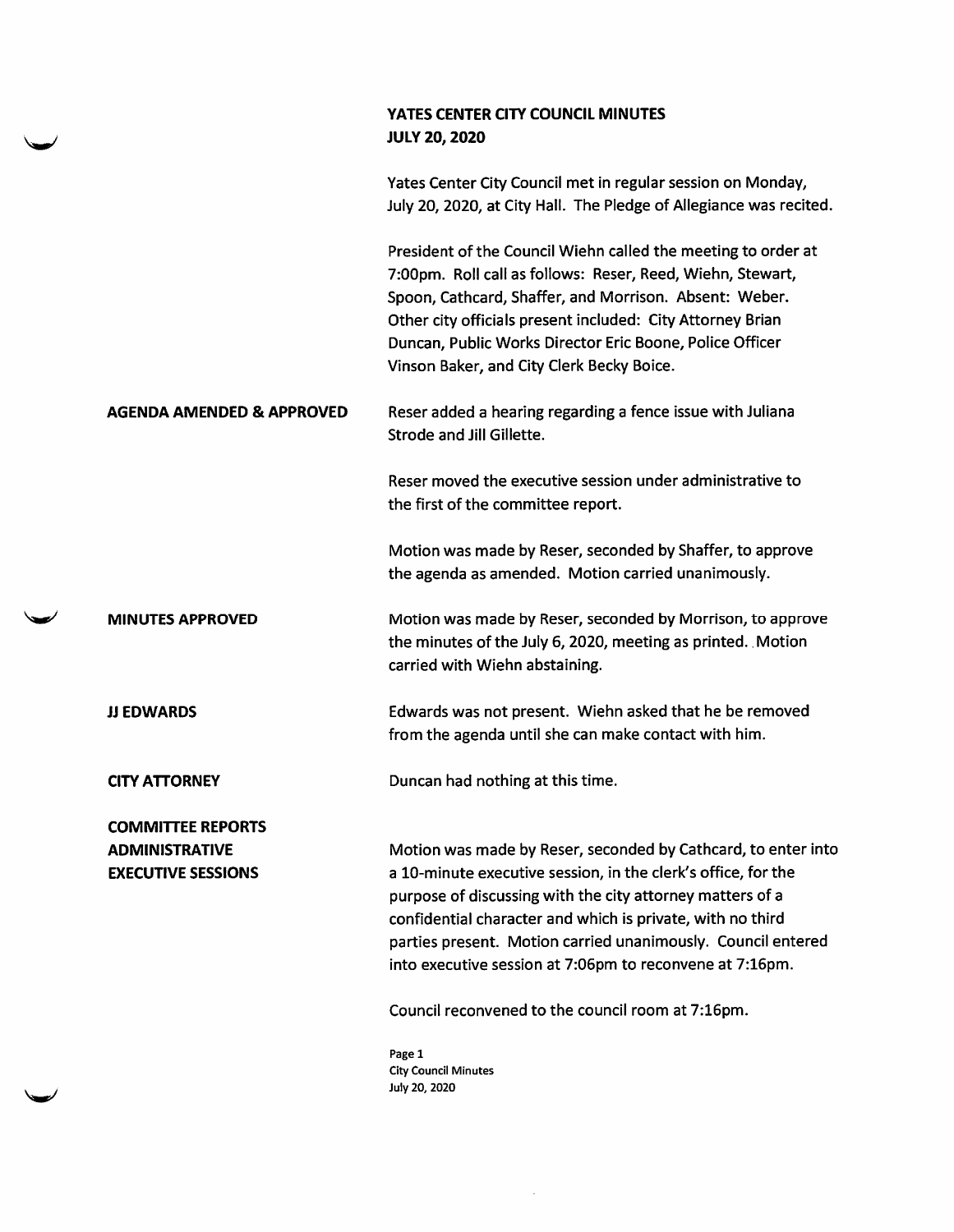|                                  | Motion was made by Reser, seconded by Morrison, to enter<br>into a 10-minute executive session, in the clerk's office, for the<br>purpose of discussing with the city attorney matters of a<br>confidential character and which is private, with no third<br>parties present. Motion carried unanimously. Council entered<br>into executive session at 7:17pm to reconvene at 7:27pm.                    |
|----------------------------------|----------------------------------------------------------------------------------------------------------------------------------------------------------------------------------------------------------------------------------------------------------------------------------------------------------------------------------------------------------------------------------------------------------|
|                                  | Council reconvened to the council room at 7:27pm.                                                                                                                                                                                                                                                                                                                                                        |
| <b>STRODE HEARING</b>            | An administrative hearing was held on the fence installed<br>in the right-of-way on the property at 111 E Mary. Brian<br>Duncan represented the City, and Jill Gillette represented<br>Juliana Strode.                                                                                                                                                                                                   |
| <b>RESOLUTION NUMBER 341</b>     | Following the hearing, motion was made by Reser, seconded<br>by Reed, to adopt Resolution Number 341; A RESOLUTION<br>DECLARING THAT THE PROPERTY LOCATED AT 111 E MARY IS<br>IN VIOLATION OF THE YATES CENTER ORDINANCE NUMBER 976<br>AND ORDINANCE NUMBER 987A SECTION 1., SUBSECTION<br>3.) A. 7, AND AUTHORIZING ABATEMENT OF CERTAIN<br>NUISANCES CONTAINED THEREON. Motion carried<br>unanimously. |
| <b>CITY HALL KITCHEN REPAIRS</b> | The committee informed council that they had met and<br>part-time employee Dallas Knowles would be demolishing the<br>kitchen area in city hall to prepare to solicit bids to repair<br>the damage from the water heater leak.                                                                                                                                                                           |
| <b>SIDEWALK PROGRAM</b>          | Reser informed council that Duncan was preparing a<br>paper for applicants to sign on the sidewalk program.                                                                                                                                                                                                                                                                                              |
| <b>RESOLUTION NUMBER 340</b>     | Duncan presented Resolution Number 340 for approval;<br>A RESOLUTION ACCEPTING ANY FUNDS APPROPRIATED TO<br>YATES CENTER BY THE STATE OF KANSAS THROUGH THE<br>STATE'S CORONAVIRUS RELIEF FUND AND DISTRIBUTED<br>BY WOODSON COUNTY AND ESTABLISHING GUIDELINES<br>FOR FUND DISBURSMENT.                                                                                                                 |

Page 2 City Council Minutes July 20,2020

 $\rightarrow$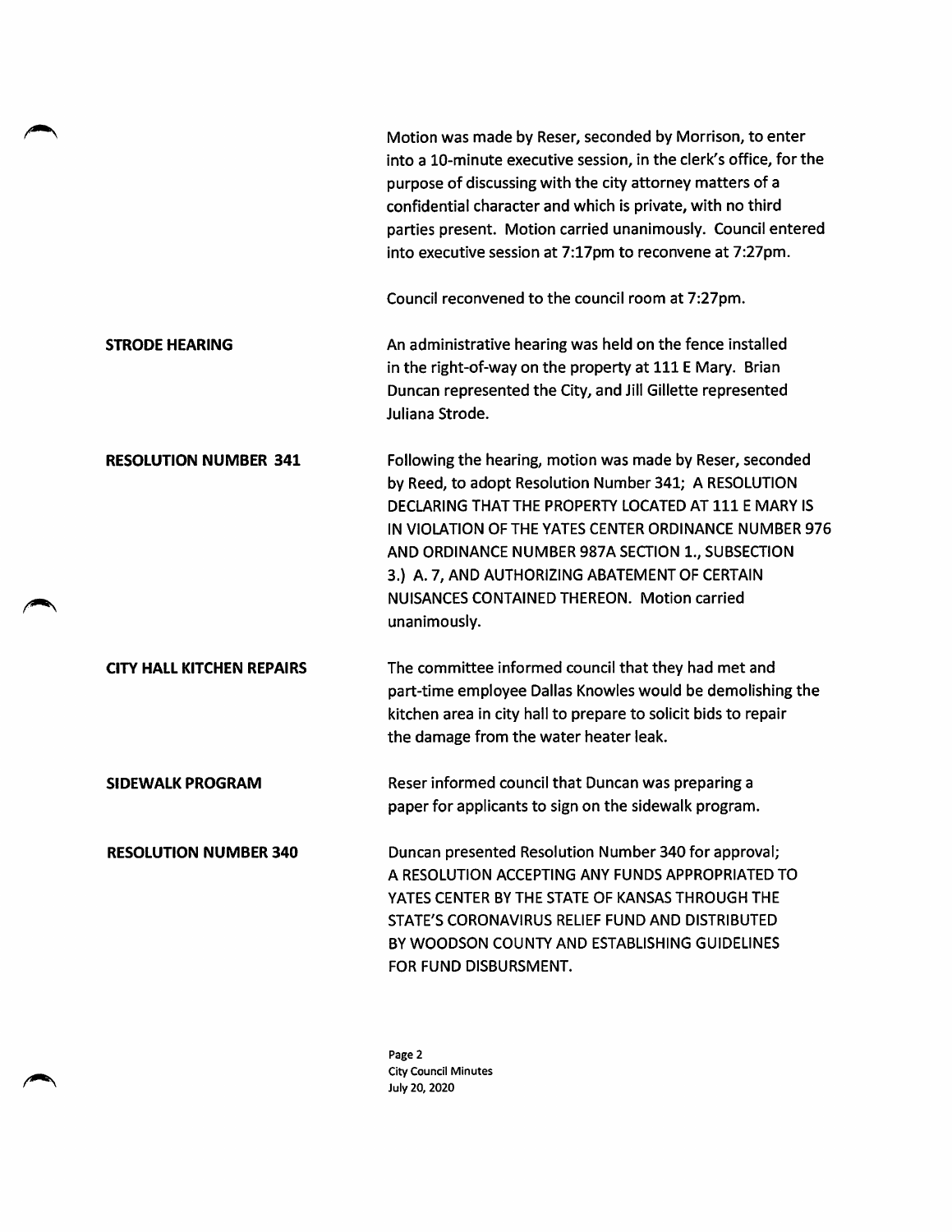|                                                      | Motion was made by Reser, seconded by Spoon, to adopt<br>Resolution Number 340 as presented. Motion carried<br>unanimously.                                                                                                                                                                                                                                                                                         |
|------------------------------------------------------|---------------------------------------------------------------------------------------------------------------------------------------------------------------------------------------------------------------------------------------------------------------------------------------------------------------------------------------------------------------------------------------------------------------------|
| <b>SAFETY</b>                                        |                                                                                                                                                                                                                                                                                                                                                                                                                     |
| <b>FIX-A-TICKET</b>                                  | Cathcard explained a program the police department would<br>like to start. An example would be if a police officer stops a<br>vehicle with a tail light not working they could have it repaired<br>and provide proof to the officer before the court date and they<br>would only have to pay the fine and not the court costs.<br>Duncan to work out the details with the police department and<br>municipal court. |
| <b>BURN PERMIT</b>                                   | Adopting the burn permit ordinance was tabled until the next<br>meeting.                                                                                                                                                                                                                                                                                                                                            |
| <b>PUBLIC WORKS</b><br><b>CHILDREN AT PLAY SIGNS</b> | Spoon requested discussion on the children at play signs be<br>removed from the agenda until later in the year.                                                                                                                                                                                                                                                                                                     |
| <b>LEND-A-TRUCK</b>                                  | Discussion was held on the policies for the Lend-A-Truck<br>Program and changes that needed to be made. It was the<br>consensus of the council to let the committee make the<br>changes.                                                                                                                                                                                                                            |
| <b>WAIVE BID POLICY</b>                              | Motion was made by Spoon, seconded by Morrison, to waive<br>the bid policy to purchase drying bed filter blocks for the<br>sewer plant. Motion carried unanimously.                                                                                                                                                                                                                                                 |
| <b>FILTER BLOCKS</b>                                 | Motion was made by Spoon, seconded by Morrison, to<br>purchase 500 drying bed filter blocks for the sewer plant from<br>Robert Water Technologies, Inc. not to exceed \$11,750.00.<br>Motion carried unanimously.                                                                                                                                                                                                   |
| <b>PARKS &amp; PUBLIC LANDS</b>                      | Wiehn gave a brief update on the pool construction and<br>reminded everyone that GN Bank was still willing to match<br>up to \$25,000 in donations to go towards the new pool.<br>Donations made towards the pool will be tax deductible.                                                                                                                                                                           |
| <b>MAYOR COMMENTS</b>                                | Wiehn had no other comments.                                                                                                                                                                                                                                                                                                                                                                                        |

╲

٠

Page 3 City Council Minutes July 20,2020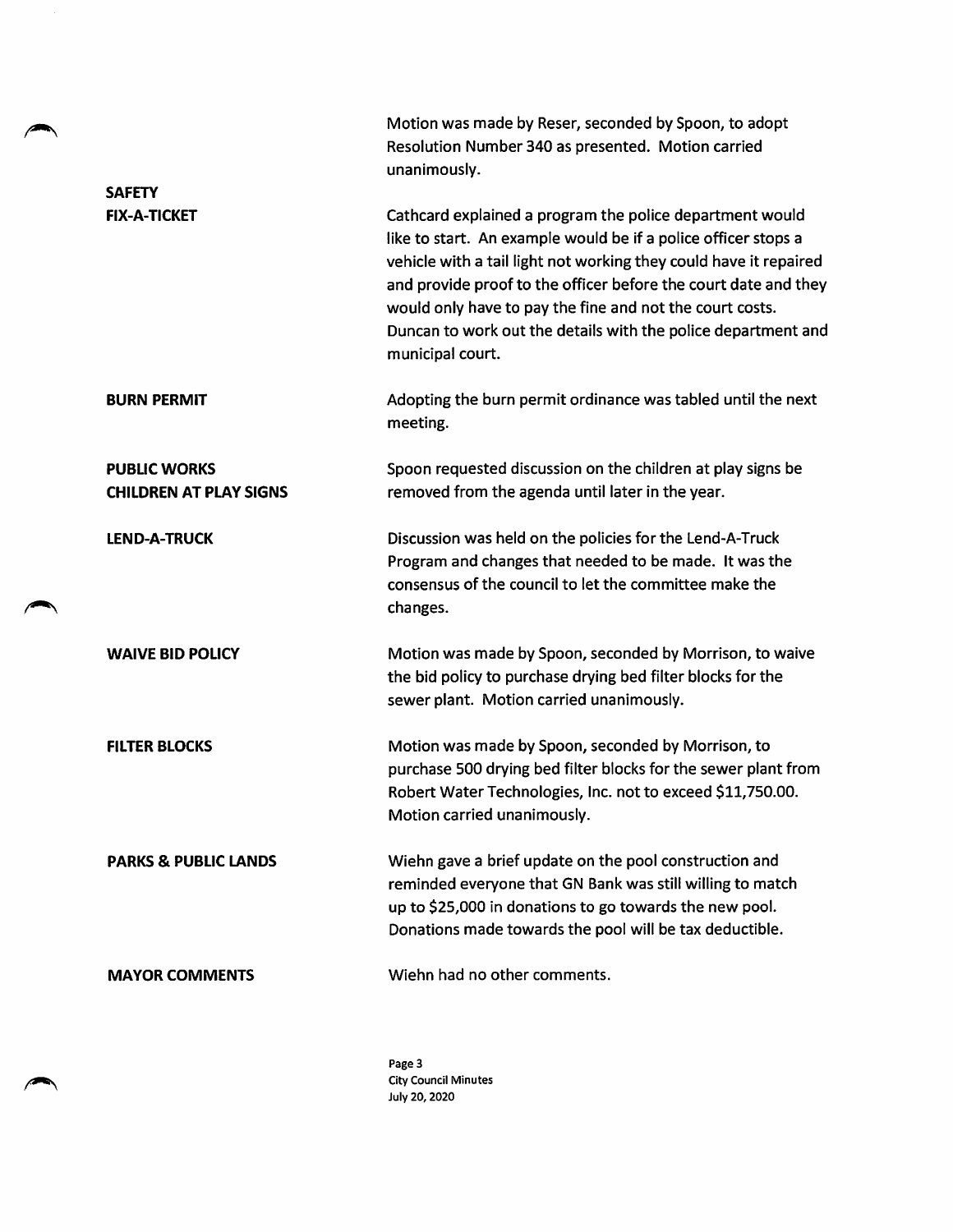ATTEST:

CLAIMS & VOUCHERS Motion was made by Reser, seconded by Spoon, to pay the claims and vouchers in the amount of \$504,671.72. Motion carried unanimously.

ADJOURNMENT Motion was made by Reser, seconded by Cathcard, to adjourn. Motion carried unanimously and council adjourned at 8:35pm.

hr

Leah LWiehn, President of the Council

Wynona B Boice, City Clerk

Approved August 3, 2020

Page 4 City Council Minutes July 20, 2020